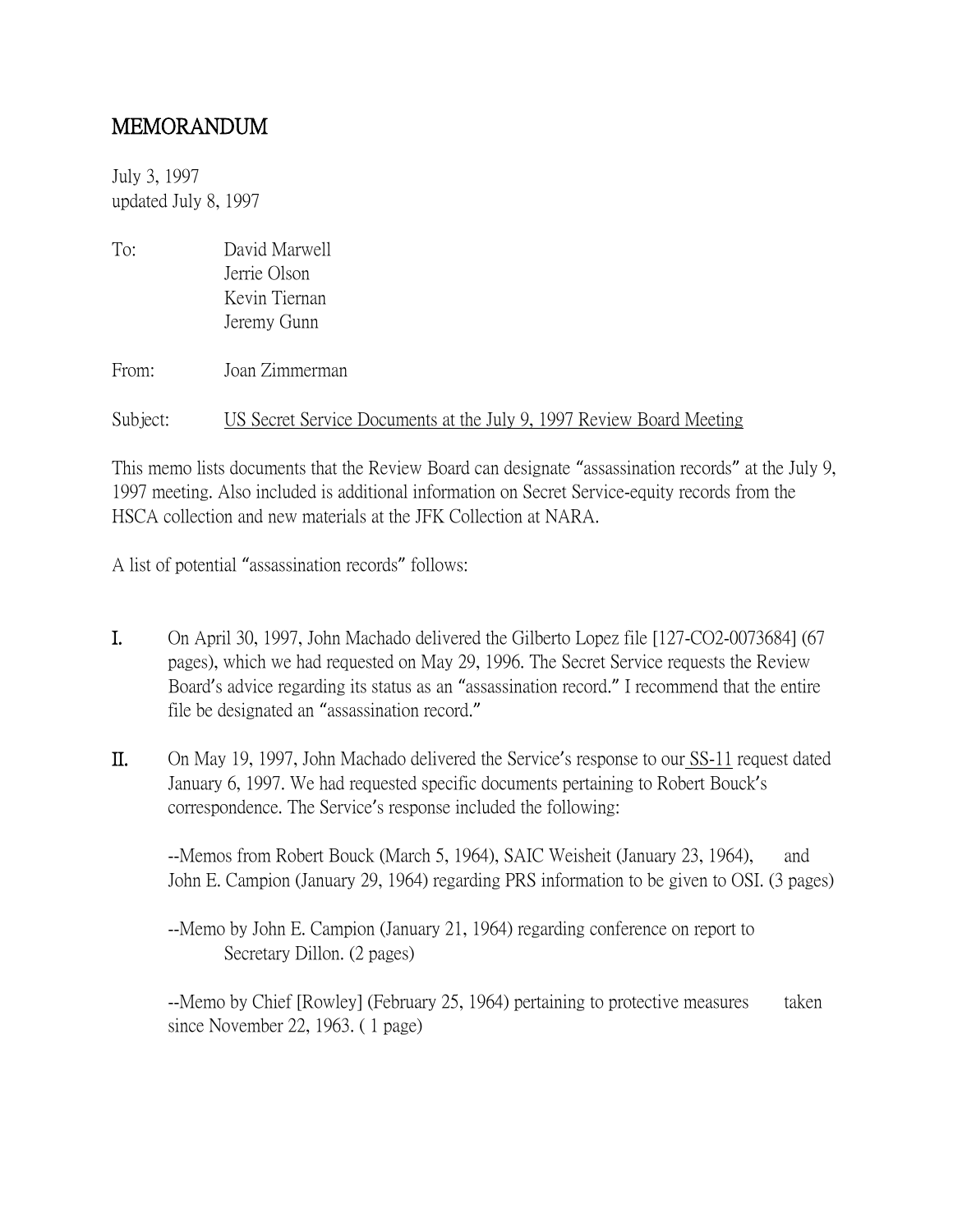--"Background for Assassination" in Washington Report (March 16, 1964). (12 pages)

--Memo by ATSAIC Stout on Route Surveys (December 14, 1964). (3 pages)

--Memo by Jackson Krill on Protective Aids Project ( no date). (1 page)

--Memo by Clint Hill (September 12, 1964), letter by Jacqueline Kennedy to Douglas Dillon (September 11, 1964), and typed copy of Mrs. Kennedy's letter (September 11, 1964). (7 pages)

--UPI news release (December 2, 1963). ( 1 page)

--A six-page memo ("Outer Perimeter" OPO-85-0001 #22) on post-assassination operations security for presidential protection [with duplicates and handwritten notes] (no date). (12 pages)

--Correspondence between Douglas Dillon and Office of Science and Technology (August 31, 1964), (August 28, 1964), (August 31, 1964), and (August 26, 1964). (4 pages)

--Memo by Robert Bouck on PRS Presidential Protection Obligation (January 20, 1964). (7 pages)

--Memorandum for Dr. Sproull on Project Star (January 8, 1964). (6 pages)

--Memo by John E. Campion on Protective Research Projects (January 14, 1964). (2 pages)

--Memo by Inspector Kelley on PRS (January 8, 1964). (1 page)

--Memo by Inspector Kelley on PRS (January 6, 1964). (4 pages)

--Memo by SAIC Behn on Study of Procedures for Protecting the President (December 31, 1963). (3 pages)

--Memo by SAIC Behn on Suggestions for Improving Presidential Protection (December 9,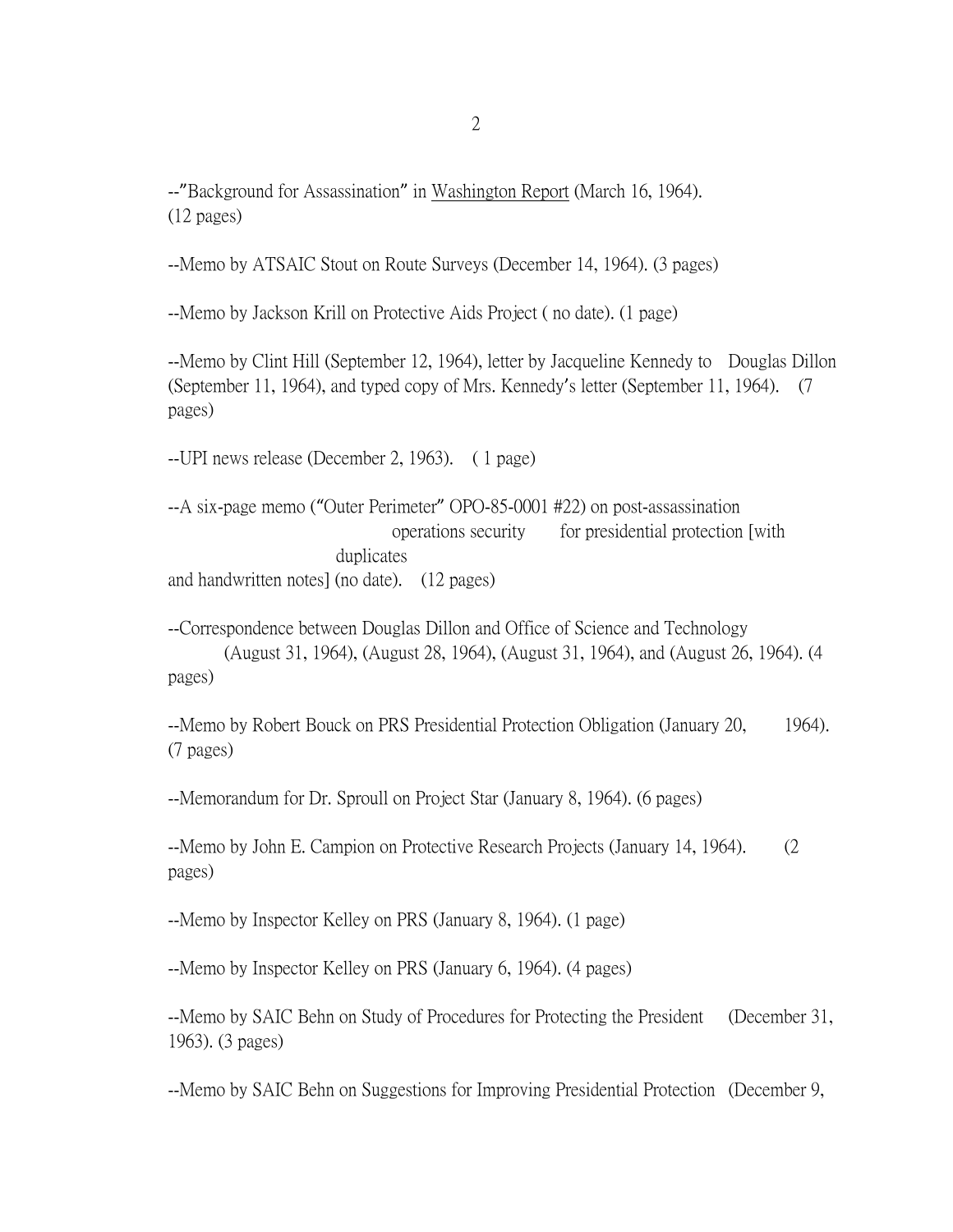1963). (2 pages)

--Memo by SAIC Behn on Policy on Special Agents Covering the Presidential Vehicle (December 9, 1963). (2 pages)

I recommend that all of the items on the above list be designated "assassination records."

I reviewed additional memos provided by the Secret Service on topics including security for Mrs. Kennedy's residence in Georgetown as well as security and fire protection in the White House (May 1964-July 1965), and recommend that these materials not be designated "assassination records."

## III. Information on Secret Service Documents.

--On June 3, 1997, John Machado brought 2 files (a total of 183 pages) pertaining to President Kennedy's funeral that contained White House Military Office records. The Service is not asking for any postponements, and we have given these files directly to Steve Tilley for inclusion in the JFK Collection. [RIF nos. 154-10003-10046 and 154-10003-10047]

--Total no. of pages of Board-reviewed records at the June and July 1997 meetings: 681.

--The Secret Service has added approximately 8,000 pages to its collection at the National Archives since January, 1996.

--NARA sent a total of 479 HSCA referrals to the Secret Service in August, 1993. My most recent count indicates that 418 are either open in full at NARA or currently listed in the consent database for release. The ARRB has, thus far, reviewed 45 additional documents for release with postponements.

--At the June 9-10, 1997 meeting, the Review Board opened 9 protective

surveys in full (with the exception of one SSN). The Service had requested postponements for names in these documents. Our June 24, 1997 letter to the Service requested that Jane Vezeris notify David Marwell within 7 days if the Service planned to appeal the Board's decision. As of July 8, 1997, we have not received any indication that the Service plans to appeal.